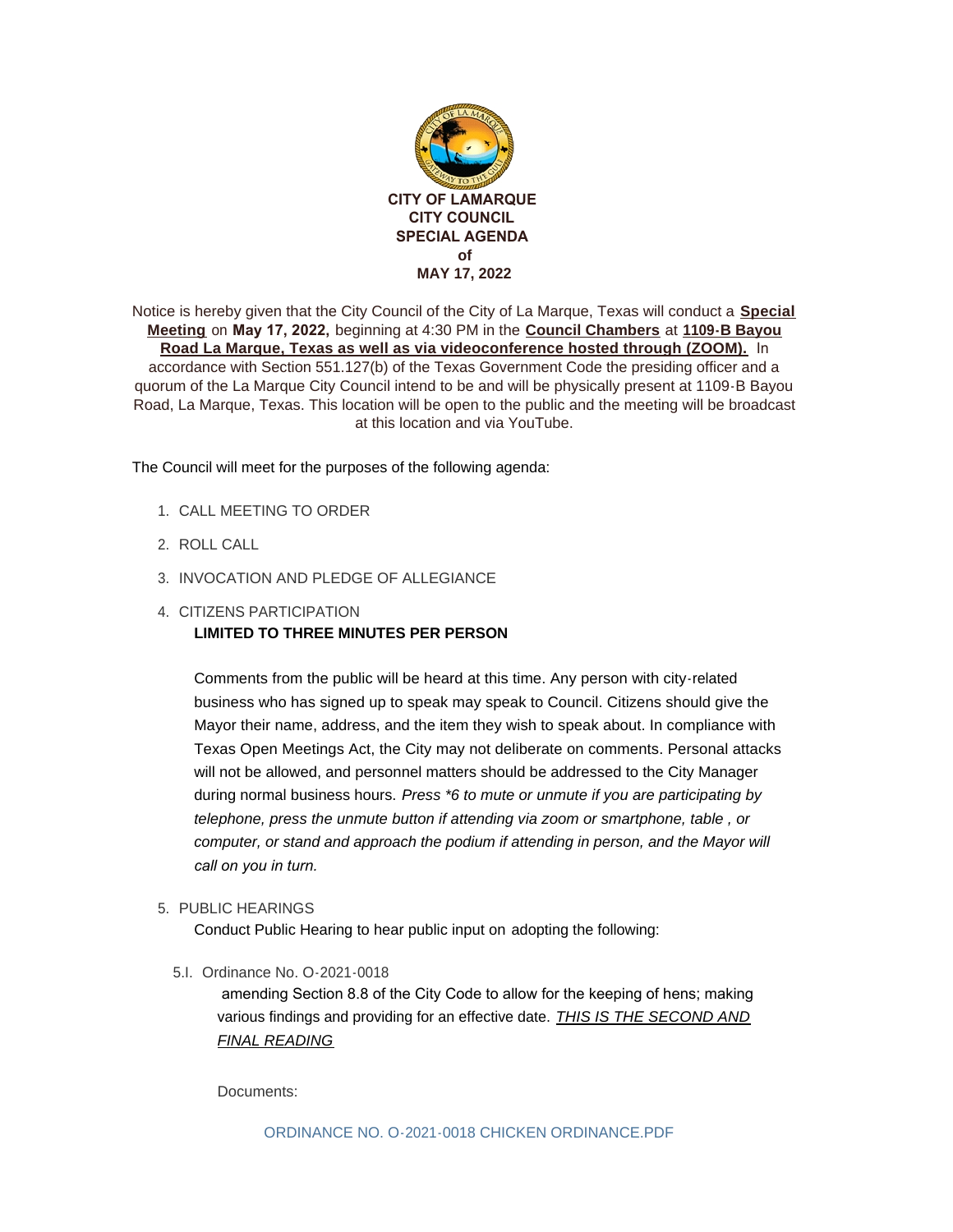5.II. Ordinance No. O-2022-0004

amending Chapter 29 of the City's Code of Ordinances; issuing a ban on fireworks; providing an effective date; providing a penalty; and making other findings and provisions related to the subject *THIS IS THE SECOND AND FINAL READING*

Documents:

#### [ORDINANCE NO. O-2022-0004 FIREWORKS.PDF](http://www.ci.la-marque.tx.us/AgendaCenter/ViewFile/Item/96?fileID=7417)

6. ORDINANCES

Discussion/ Possible action regarding approving:

6.I. Ordinance No. O-2021-0018

 amending Section 8.8 of the City Code to allow for the keeping of hens; making various findings and providing for an effective date. *THIS IS THE SECOND AND FINAL READING*

Documents:

# [ORDINANCE NO. O-2021-0018 CHICKEN ORDINANCE.PDF](http://www.ci.la-marque.tx.us/AgendaCenter/ViewFile/Item/94?fileID=7415)

6.II. Ordinance No. O-2022-0004

amending Chapter 29 of the City's Code of Ordinances; issuing a ban on fireworks; providing an effective date; providing a penalty; and making other findings and provisions related to the subject *THIS IS THE SECOND AND FINAL READING*

Documents:

### [ORDINANCE NO. O-2022-0004 FIREWORKS.PDF](http://www.ci.la-marque.tx.us/AgendaCenter/ViewFile/Item/95?fileID=7416)

### 7. RESOLUTIONS CONSENT

*The following items shall be considered for action as a whole unless one or more Councilmembers objects. Unless otherwise specified the City Manager is authorized to execute all necessary documents upon final approval by the City Attorney.*

7.I. Resolution No. R-2022-0027

Authorizing publication of Notice of Intent to issue Certificates of Obligation; approving the preparation of a preliminary official statement; and approving other matters incidental thereto

Documents:

[DM-8244216V2-OPTION A - NOTICE OF INTENT RESOLUTION - PUBLIC](http://www.ci.la-marque.tx.us/AgendaCenter/ViewFile/Item/100?fileID=7425)  SAFETY BULIDING (CITY OF LA MARQUE).DOCX [DM-8244224V2-OPTION C - NOTICE OF INTENT RESOLUTION - PUBLIC](http://www.ci.la-marque.tx.us/AgendaCenter/ViewFile/Item/100?fileID=7426)  SAFETY BUILDING (CITY OF LA MARQUE).DOCX [DM-8244223V2-OPTION B - NOTICE OF INTENT RESOLUTION - PUBLIC](http://www.ci.la-marque.tx.us/AgendaCenter/ViewFile/Item/100?fileID=7427)  SAFETY BUILDING (CITY OF LA MARQUE).DOCX

7.II. Resolution No. R-2022-0028